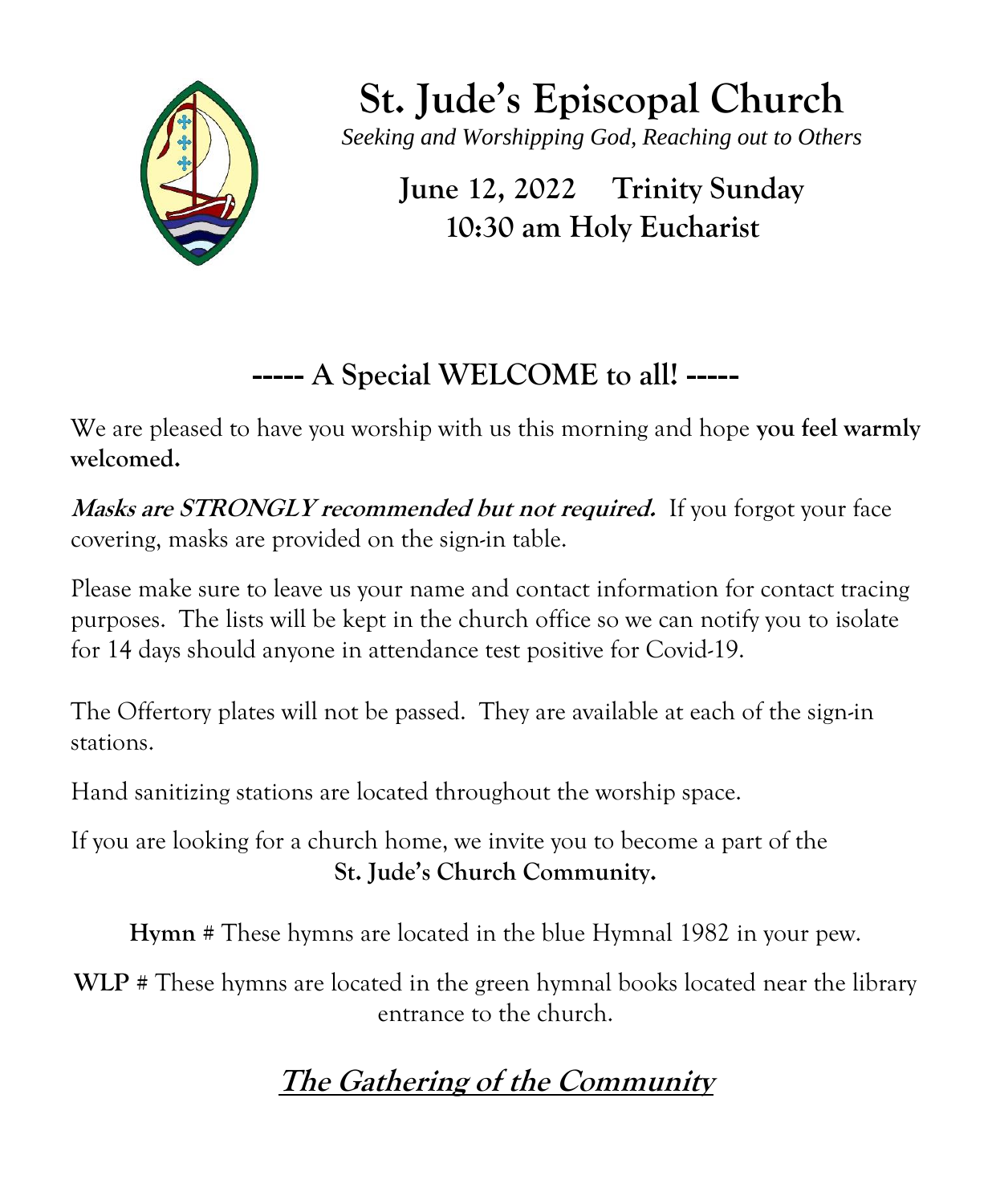**Prelude \_\_\_\_\_\_\_\_\_\_\_\_\_\_\_\_\_\_\_***Trio on "Holy God, We Praise Thy Name"*, Held

**Opening Hymn #362** *Please stand* **\_\_\_\_\_\_\_\_\_***Holy, holy, holy, Lord God Almighty!*

# **Open Acclamation & Collect \_\_\_\_\_\_\_\_\_\_\_\_\_\_\_\_\_\_\_\_\_\_\_\_\_\_\_\_\_\_\_\_\_\_\_\_\_**

| Presider | Blessed be God: Father, Son, and Holy Spirit.                |
|----------|--------------------------------------------------------------|
| People   | And blessed be his kingdom, now and for ever. Amen.          |
| Presider | Almighty God, to you all hearts are open, all desires known, |
|          | and from you no secrets are hid: Cleanse the thoughts of our |
|          | hearts by the inspiration of your Holy Spirit, that we may   |
|          | perfectly love you, and worthily magnify your holy Name;     |
|          | through Jesus Christ our Lord.                               |
| All      | Amen.                                                        |

**Song of Praise** *Please join in singing* **\_\_\_\_\_\_\_\_\_\_\_\_\_\_\_\_\_\_\_\_\_\_\_\_\_\_\_\_\_\_\_\_\_\_\_\_**

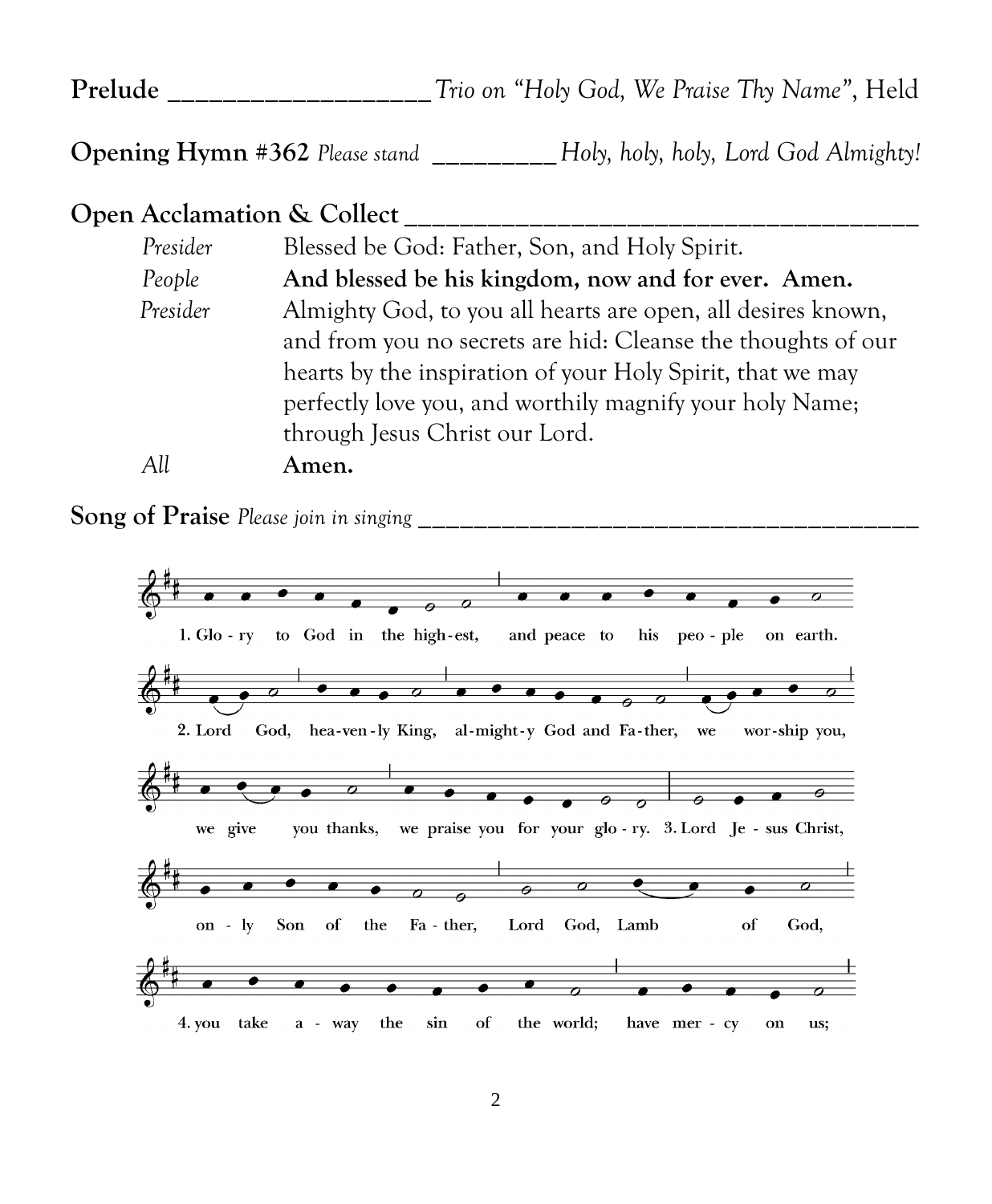

## **Collect of the Day \_\_\_\_\_\_\_\_\_\_\_\_\_\_\_\_\_\_\_\_\_\_\_\_\_\_\_\_\_\_\_\_\_\_\_\_\_\_\_\_\_\_\_\_\_\_**

| Presider | The Lord be with you.                                            |
|----------|------------------------------------------------------------------|
| People   | And also with you.                                               |
| Presider | Let us pray.                                                     |
| All      | Almighty and everlasting God, you have given to us your          |
|          | servants grace, by the confession of a true faith, to            |
|          | acknowledge the glory of the eternal Trinity, and in the         |
|          | power of your divine Majesty to worship the Unity: Keep us       |
|          | steadfast in this faith and worship, and bring us at last to see |
|          | you in your one and eternal glory, O Father; who with the        |
|          | Son and the Holy Spirit live and reign, one God, for ever and    |
|          | ever. Amen.                                                      |

# **The Proclamation of the Word**

**The First Reading** *Please be seated* **\_\_\_\_\_\_\_\_\_\_\_\_\_\_\_\_\_\_\_\_\_***Proverbs 8:1-4, 22-31*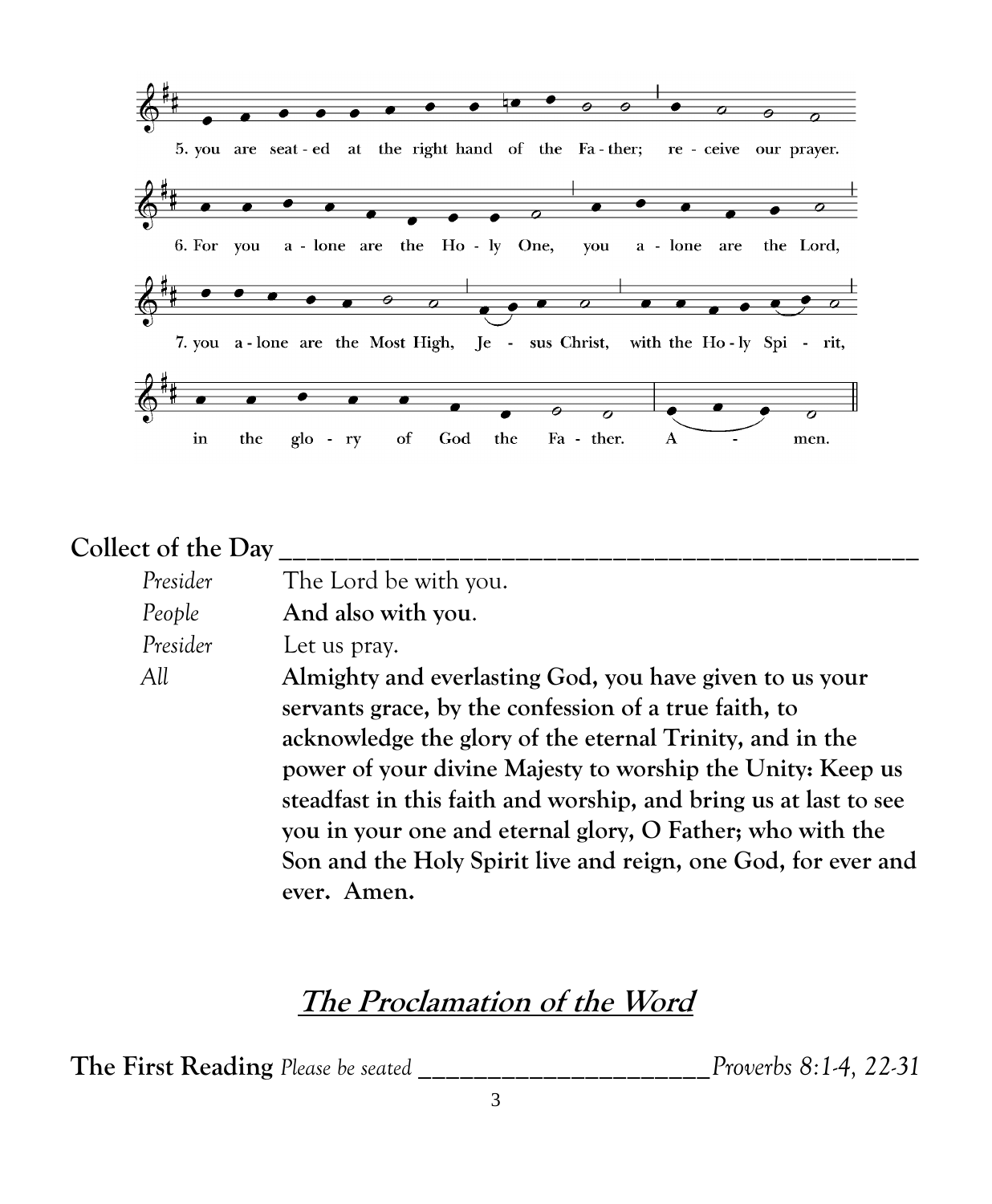*Reader* A Reading from the Book of Proverbs. Does not wisdom call, and does not understanding raise her voice? On the heights, beside the way, at the crossroads she takes her stand; beside the gates in front of the town, at the entrance of the portals she cries out: "To you, O people, I call, and my cry is to all that live. The Lord created me at the beginning of his work, the first of his acts of long ago. Ages ago I was set up, at the first, before the beginning of the earth. When there were no depths I was brought forth, when there were no springs abounding with water. Before the mountains had been shaped, before the hills, I was brought forth-when he had not yet made earth and fields, or the world's first bits of soil. When he established the heavens, I was there, when he drew a circle on the face of the deep, when he made firm the skies above, when he established the fountains of the deep, when he assigned to the sea its limit, so that the waters might not transgress his command, when he marked out the foundations of the earth, then I was beside him, like a master worker; and I was daily his delight, rejoicing before him always, rejoicing in his inhabited world and delighting in the human race."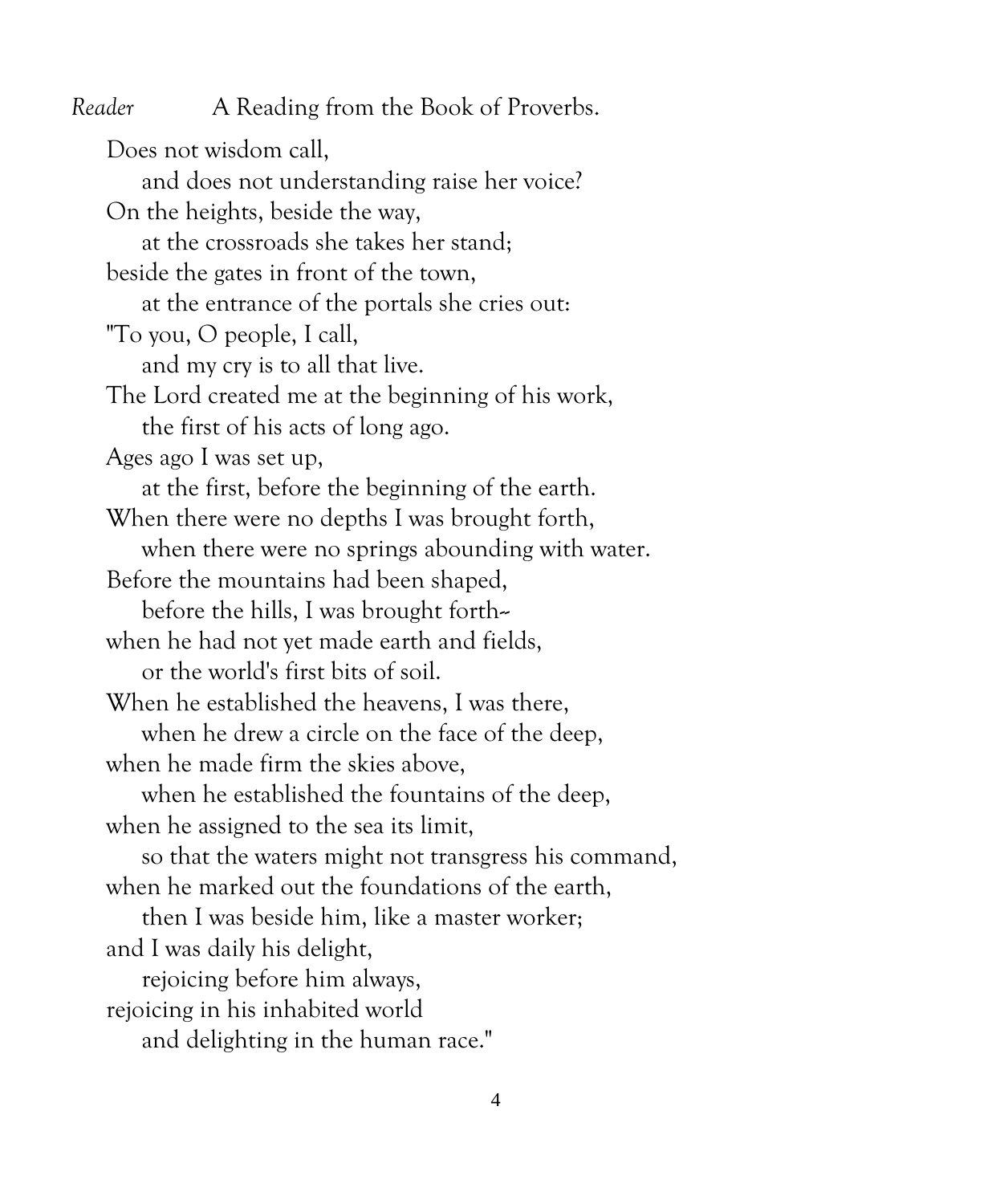| Reader | The Word of the Lord. |
|--------|-----------------------|
| People | Thanks be to God.     |

| The Psalm                                                   | Psalm 8 |
|-------------------------------------------------------------|---------|
| 1 O Lord our Governor, *                                    |         |
| how exalted is your Name in all the world!                  |         |
| 2 Out of the mouths of infants and children *               |         |
| your majesty is praised above the heavens.                  |         |
| 3 You have set up a stronghold against your adversaries, *  |         |
| to quell the enemy and the avenger.                         |         |
| 4 When I consider your heavens, the work of your fingers, * |         |
| the moon and the stars you have set in their courses,       |         |
| 5 What is man that you should be mindful of him? *          |         |
| the son of man that you should seek him out?                |         |
| 6 You have made him but little lower than the angels; *     |         |
| you adorn him with glory and honor;                         |         |
| 7 You give him mastery over the works of your hands; *      |         |
| you put all things under his feet:                          |         |
| 8 All sheep and oxen, *                                     |         |
| even the wild beasts of the field,                          |         |
| 9 The birds of the air, the fish of the sea, *              |         |
| and whatsoever walks in the paths of the sea.               |         |
| 10 O Lord our Governor, *                                   |         |
| how exalted is your Name in all the world!                  |         |

# **The Second Reading** *Please be seated* **\_\_\_\_\_\_\_\_\_\_\_\_\_\_\_\_\_\_\_\_\_\_\_\_***Romans 5:1-5*

*Reader* A Reading from Paul's Letter to the Romans.

Since we are justified by faith, we have peace with God through our Lord Jesus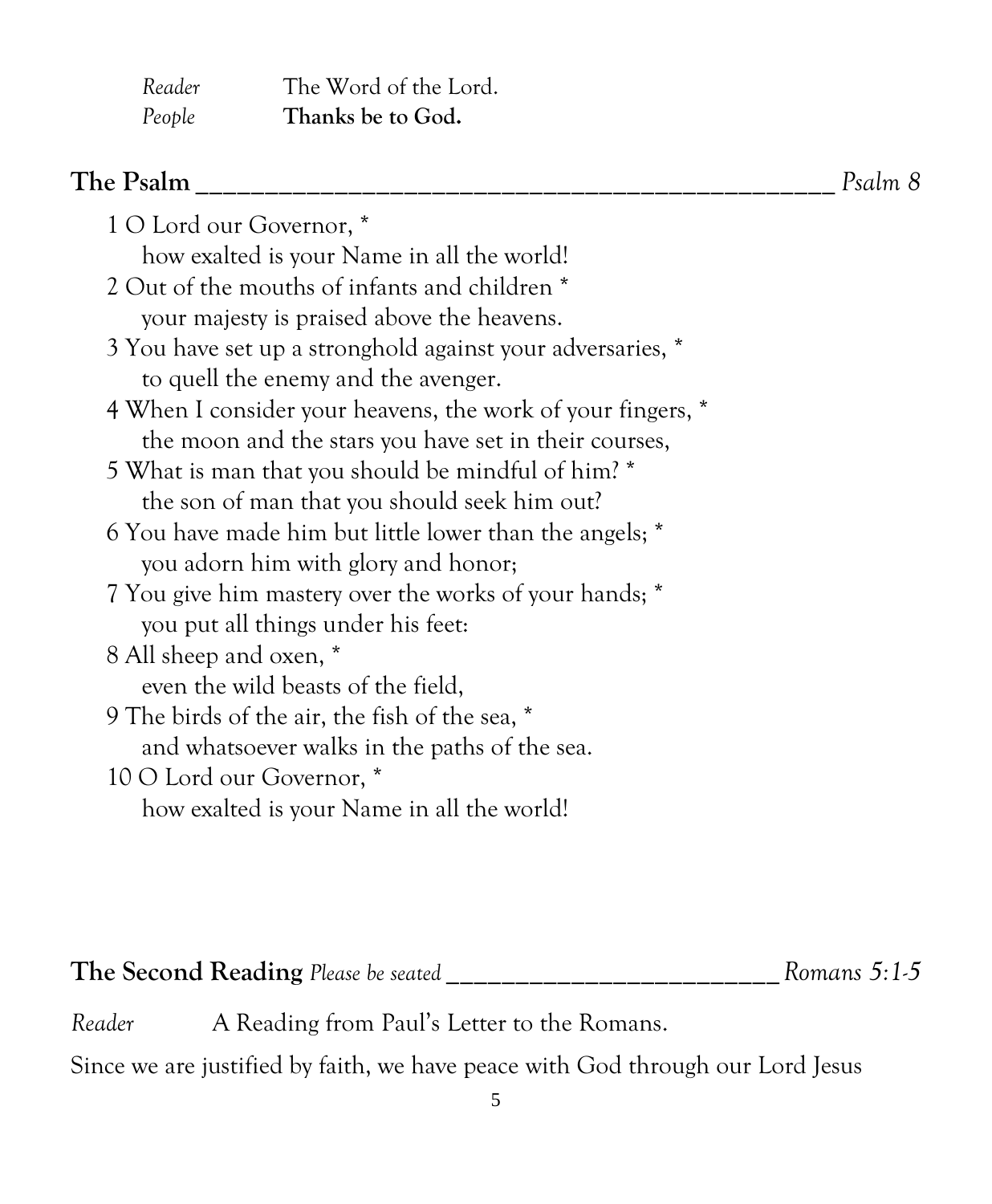Christ, through whom we have obtained access to this grace in which we stand; and we boast in our hope of sharing the glory of God. And not only that, but we also boast in our sufferings, knowing that suffering produces endurance, and endurance produces character, and character produces hope, and hope does not disappoint us, because God's love has been poured into our hearts through the Holy Spirit that has been given to us.

| Reader | The Word of the Lord. |
|--------|-----------------------|
| People | Thanks be to God.     |

**Sequence Hymn #371** *Please stand \_\_\_\_\_\_\_\_\_\_\_\_\_\_\_\_\_\_\_ Thou, whose almighty word*

**The Gospel Reading** *Please stand* **\_\_\_\_\_\_\_\_\_\_\_\_\_\_\_\_\_\_\_\_\_\_\_\_\_\_***John 16:12-15*

*Reader* The Holy Gospel of our Lord Jesus Christ, according to John. *People* **Glory to you, Lord Christ.**

Jesus said to the disciples, "I still have many things to say to you, but you cannot bear them now. When the Spirit of truth comes, he will guide you into all the truth; for he will not speak on his own, but will speak whatever he hears, and he will declare to you the things that are to come. He will glorify me, because he will take what is mine and declare it to you. All that the Father has is mine. For this reason I said that he will take what is mine and declare it to you."

| Reader | The Gospel of the Lord.     |
|--------|-----------------------------|
| People | Praise to you, Lord Christ. |

**The Sermon** *Please be seated* **\_\_\_\_\_\_\_\_\_\_\_\_\_\_\_\_\_\_\_\_\_** The Rev. Mike Marinco

**The Nicene Creed** *Please stand* **\_\_\_\_\_\_\_\_\_\_\_\_\_\_\_\_\_\_\_\_\_\_\_\_\_\_\_\_\_\_\_\_\_\_\_\_\_\_**

**We believe in one God, the Father, the Almighty, maker of heaven and earth,**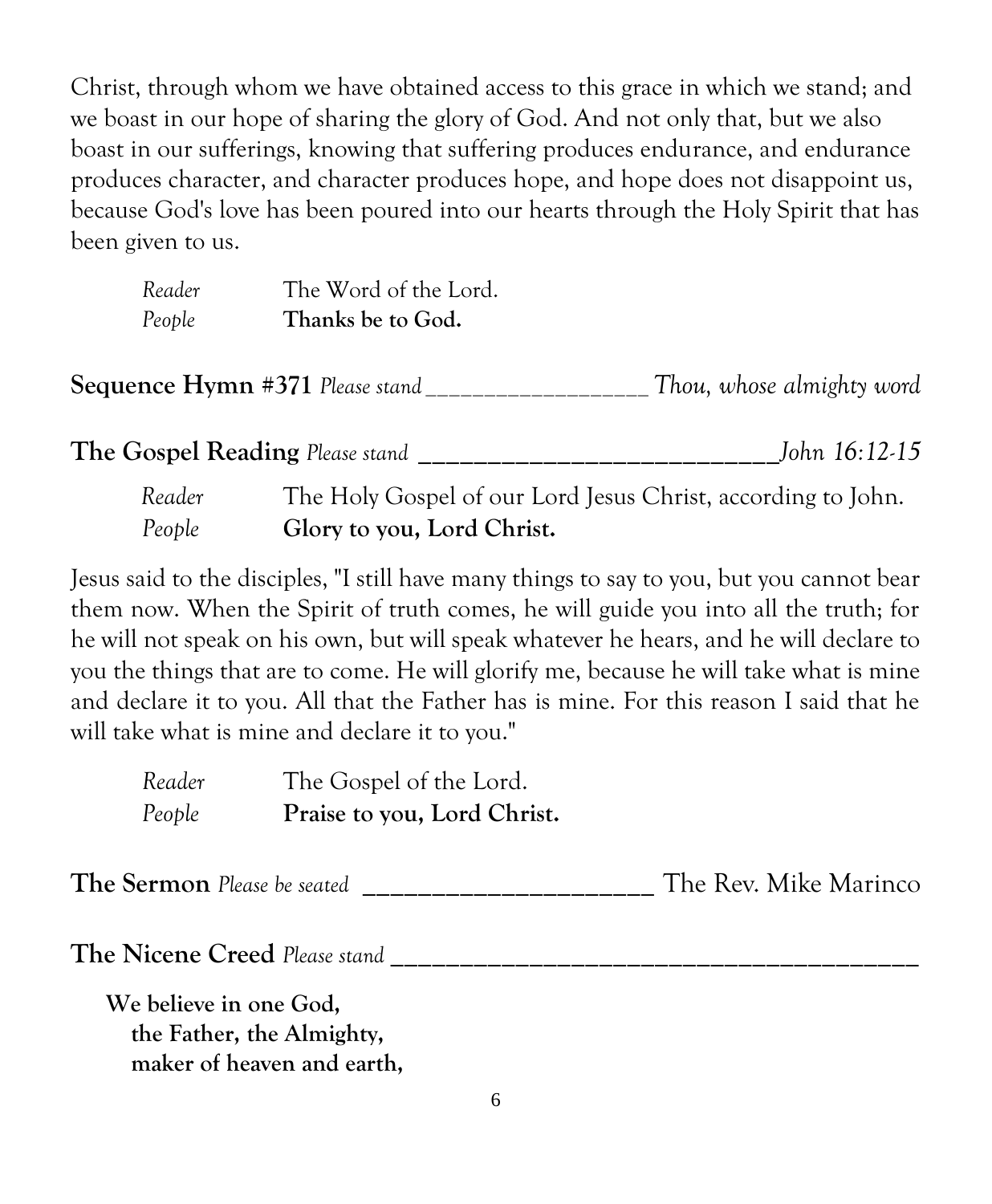**of all that is, seen and unseen.**

**We believe in one Lord, Jesus Christ, the only Son of God, eternally begotten of the Father, God from God, Light from Light, true God from true God, begotten, not made, of one Being with the Father. Through him all things were made. For us and for our salvation he came down from heaven: by the power of the Holy Spirit he became incarnate from the Virgin Mary, and was made man. For our sake he was crucified under Pontius Pilate; he suffered death and was buried. On the third day he rose again in accordance with the Scriptures; he ascended into heaven and is seated at the right hand of the Father. We believe in the Holy Spirit, the Lord, the giver of life, who proceeds from the Father and the Son. With the Father and the Son he is worshiped and glorified. He has spoken through the Prophets. We believe in one holy catholic and apostolic Church. We acknowledge one baptism for the forgiveness of sins. We look for the resurrection of the dead, and the life of the world to come. Amen.**

#### **Prayers of the People** Please stand or kneel

*Intercessor* Let us pray.

Sisters and brothers, we have been baptized into a holy mystery. As Christians, let us pray to God, saying, "Unity in Trinity, bend your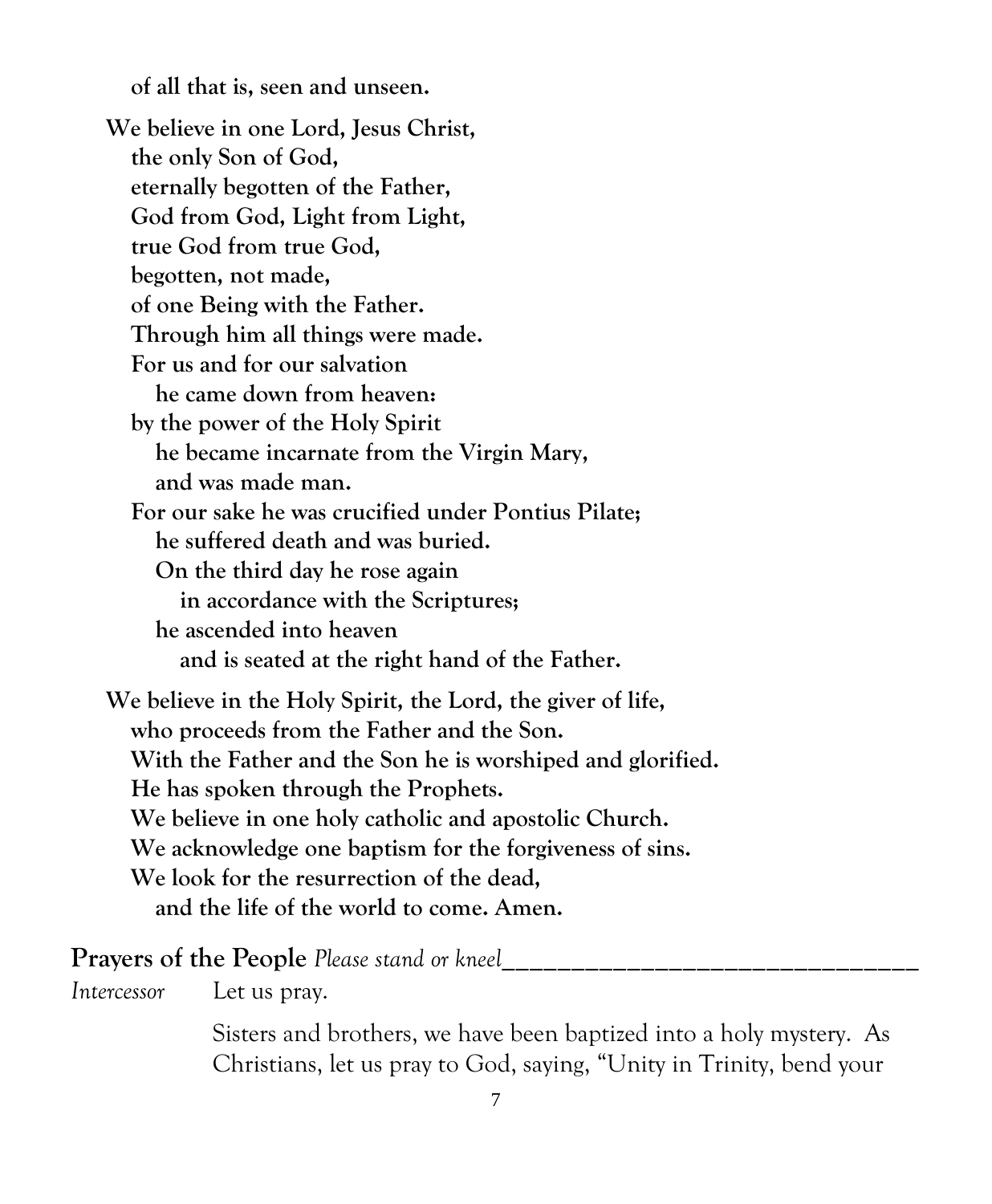# ear. **Trinity in Unity, hear our prayer."** Glory to you, Lord God of our forebears. Guide your Church into all truth by your Holy spirit. Fill our hearts with hope so that we may fulfill the ministries to which we have been called with faith and boldness. *Silence.* Unity in Trinity, bend your ear. *People* **Trinity in Unity, hear our prayer.** *Intercessor* Glory to you, Lord God. You delight in the human race. And so we trust that your heart breaks with the brokenhearted. Comfort all those who suffer because of natural disasters. *Silence* Unity in Trinity, bend your ear. *People* **Trinity in Unity, hear our prayer.** *Intercessor* Glory to you, Lord God. You established the heavens and marked out the foundations of the earth. Let all of creation praise you forever. *Please add your thanksgivings. Silence* Unity in Trinity, bend your ear. *People* **Trinity in Unity, hear our prayer.** *Intercessor* Glory to you, Lord God. By endurance you bring forth character in your people. We remember before you, O God, all those who have died in service to the people of this nation. For their courage and care, we give you thanks. *Silence* Unity in Trinity, bend your ear.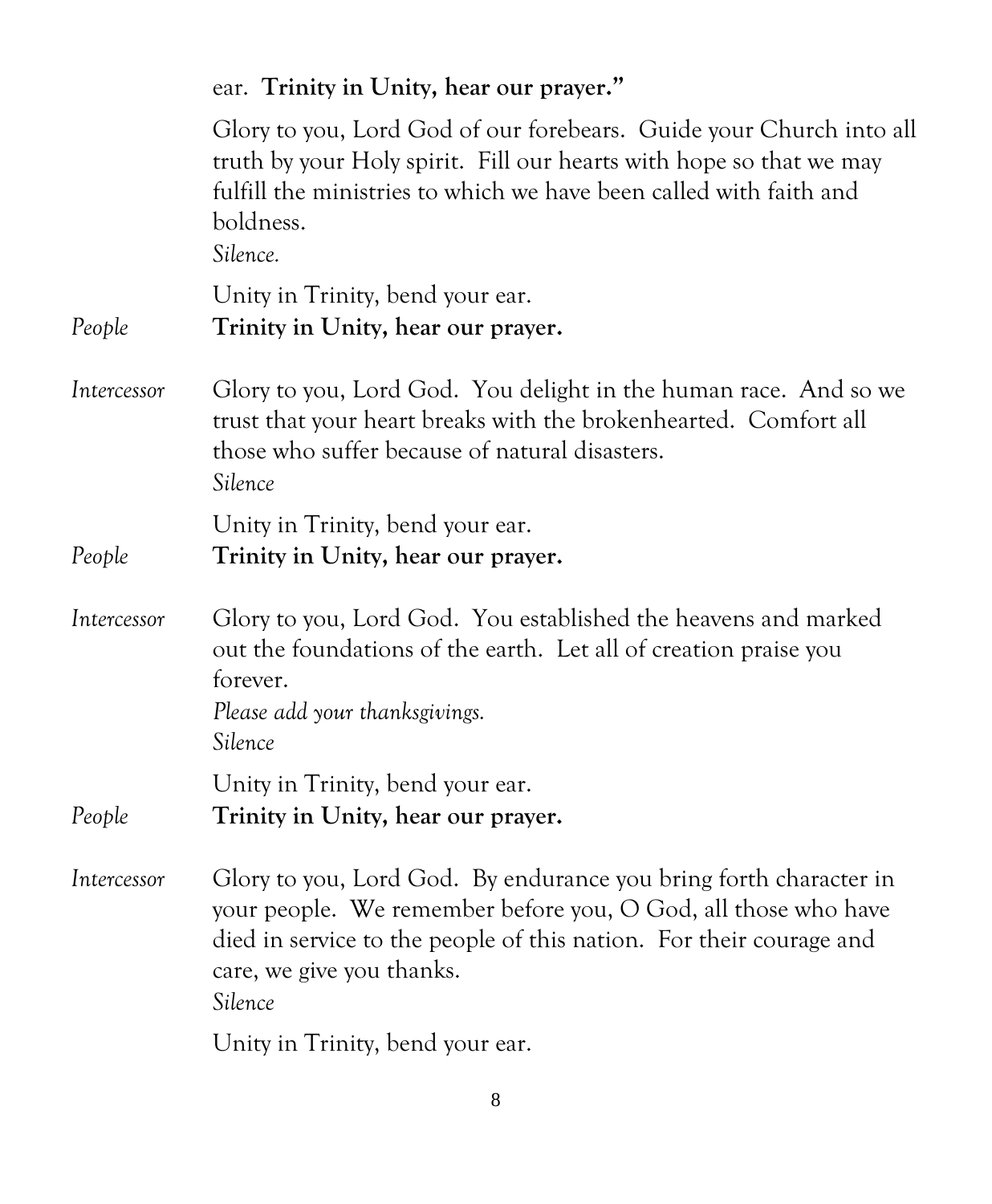| People      | Trinity in Unity, hear our prayer.                                                                                                                                                                                                                                                    |
|-------------|---------------------------------------------------------------------------------------------------------------------------------------------------------------------------------------------------------------------------------------------------------------------------------------|
| Intercessor | Glory to you, Lord God. We pray for our loved ones because our<br>hope is placed in you, and hope placed in you, O God, does not<br>disappoint. Bless and heal those for whom we pray.<br>Please may add your own petitions.<br>Silence                                               |
|             | Unity in Trinity, bend your ear.                                                                                                                                                                                                                                                      |
| People      | Trinity in Unity, hear our prayer.                                                                                                                                                                                                                                                    |
| Intercessor | Glory to you, Father, Son, and Holy Spirit. Bring us at last to see you<br>in your one and eternal glory.<br>Silence                                                                                                                                                                  |
|             | Unity in Trinity, bend your ear.                                                                                                                                                                                                                                                      |
| People      | Trinity in Unity, hear our prayer.                                                                                                                                                                                                                                                    |
| Intercessor | Almighty God, look graciously on the people of St. Jude's Episcopal<br>Church. Be with us and lead us as we seek a priest for our church.                                                                                                                                             |
|             | We ask your direction and guidance for those who shall choose our<br>new spiritual leader that we may receive a faithful pastor who will care<br>for your people and equip us for our ministries.                                                                                     |
|             | Grant us perception, faithfulness, and joy, so that we may hear your<br>voice in all our deliberations. Grant us also the desire and the ability<br>to truly hear each other and those who have entrusted us with<br>this process. Give us courage to respond and act as you lead us. |
|             | We pray this through Jesus Christ our Lord.                                                                                                                                                                                                                                           |
| Presider    | O God, our Father from whom good things flow, we thank you and<br>praise you, singing Holy. Answer our prayer and bring us hope<br>through Christ your Son, who celebrates life with you in the unity of                                                                              |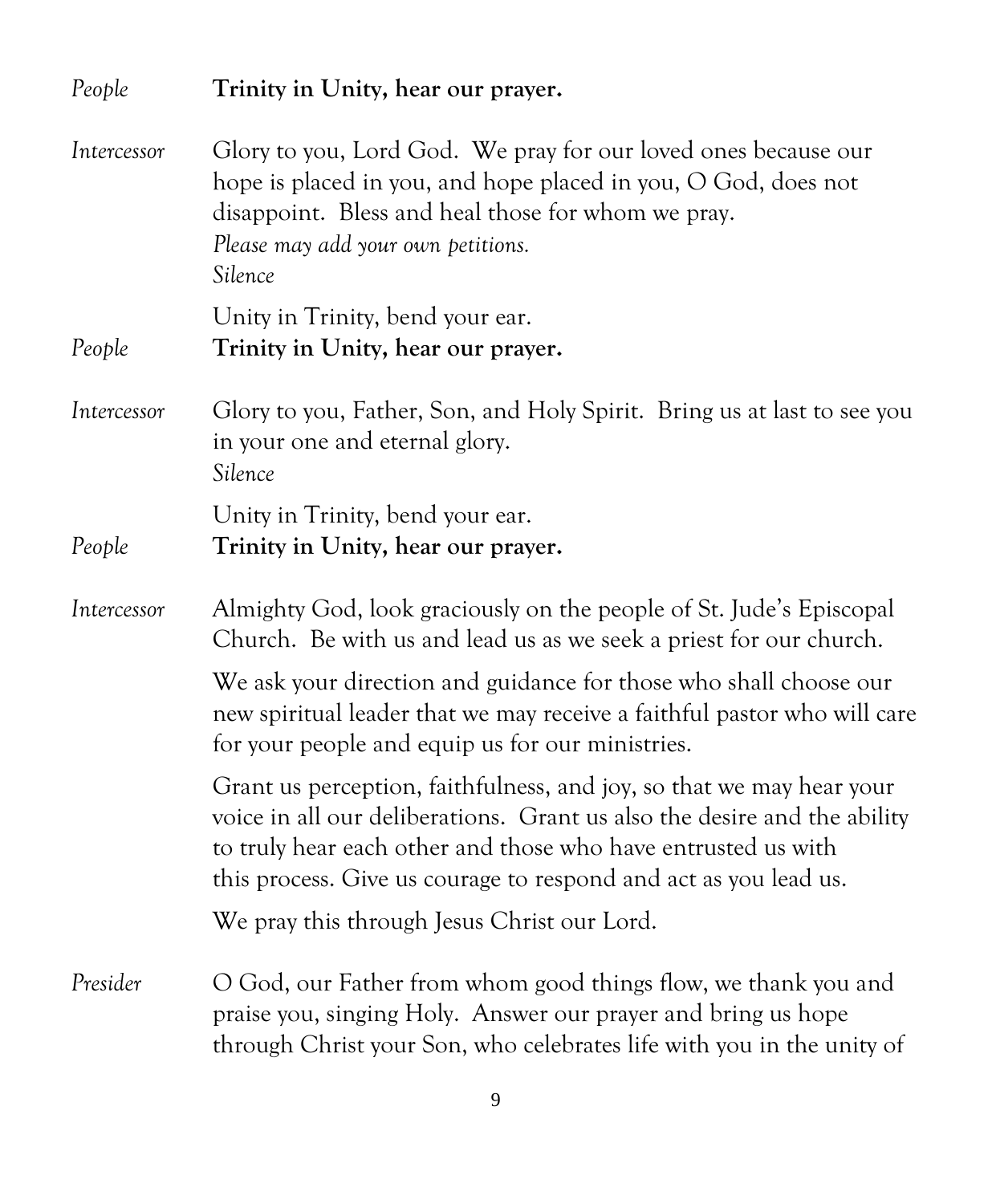the Spirit, now and forever. **Amen.**

**Confession of Sin** *Please stand or kneel* **\_\_\_\_\_\_\_\_\_\_\_\_\_\_\_\_\_\_\_\_\_\_\_\_\_\_\_\_\_\_\_**

| Presider | Let us confess our sins against God and our neighbor. |
|----------|-------------------------------------------------------|
| People   | Most merciful God,                                    |
|          | we confess that we have sinned against you            |
|          | in thought, word, and deed,                           |
|          | by what we have done,                                 |
|          | and by what we have left undone.                      |
|          | We have not loved you with our whole heart;           |
|          | we have not loved our neighbors as ourselves.         |
|          | We are truly sorry and we humbly repent.              |
|          | For the sake of your Son Jesus Christ,                |
|          | have mercy on us and forgive us;                      |
|          | that we may delight in your will,                     |
|          | and walk in your ways,                                |
|          | to the glory of your Name. Amen.                      |

#### **Absolution \_\_\_\_\_\_\_\_\_\_\_\_\_\_\_\_\_\_\_\_\_\_\_\_\_\_\_\_\_\_\_\_\_\_\_\_\_\_\_\_\_\_\_\_\_\_\_\_\_\_\_**

| Presider | Almighty God have mercy on you, forgive you all your sins |
|----------|-----------------------------------------------------------|
|          | through our Lord Jesus Christ, strengthen you in all      |
|          | goodness, and by the power of the Holy Spirit keep you in |
|          | eternal life.                                             |
| All      | Amen.                                                     |

# **The Peace** *Please stand* **\_\_\_\_\_\_\_\_\_\_\_\_\_\_\_\_\_\_\_\_\_\_\_\_\_\_\_\_\_\_\_\_\_\_\_\_\_\_\_\_\_\_\_\_**

| Presider | The peace of the Lord be always with you.                    |
|----------|--------------------------------------------------------------|
| People   | And also with you.                                           |
| Presider | Walk in love, as Christ loved us and gave himself for us, an |
|          | offering and sacrifice to God. Ephesians 5:2                 |

**Offertory Hymn #379** *Please stand \_\_\_\_\_\_\_\_\_\_\_\_\_ God is love, let heaven adore him*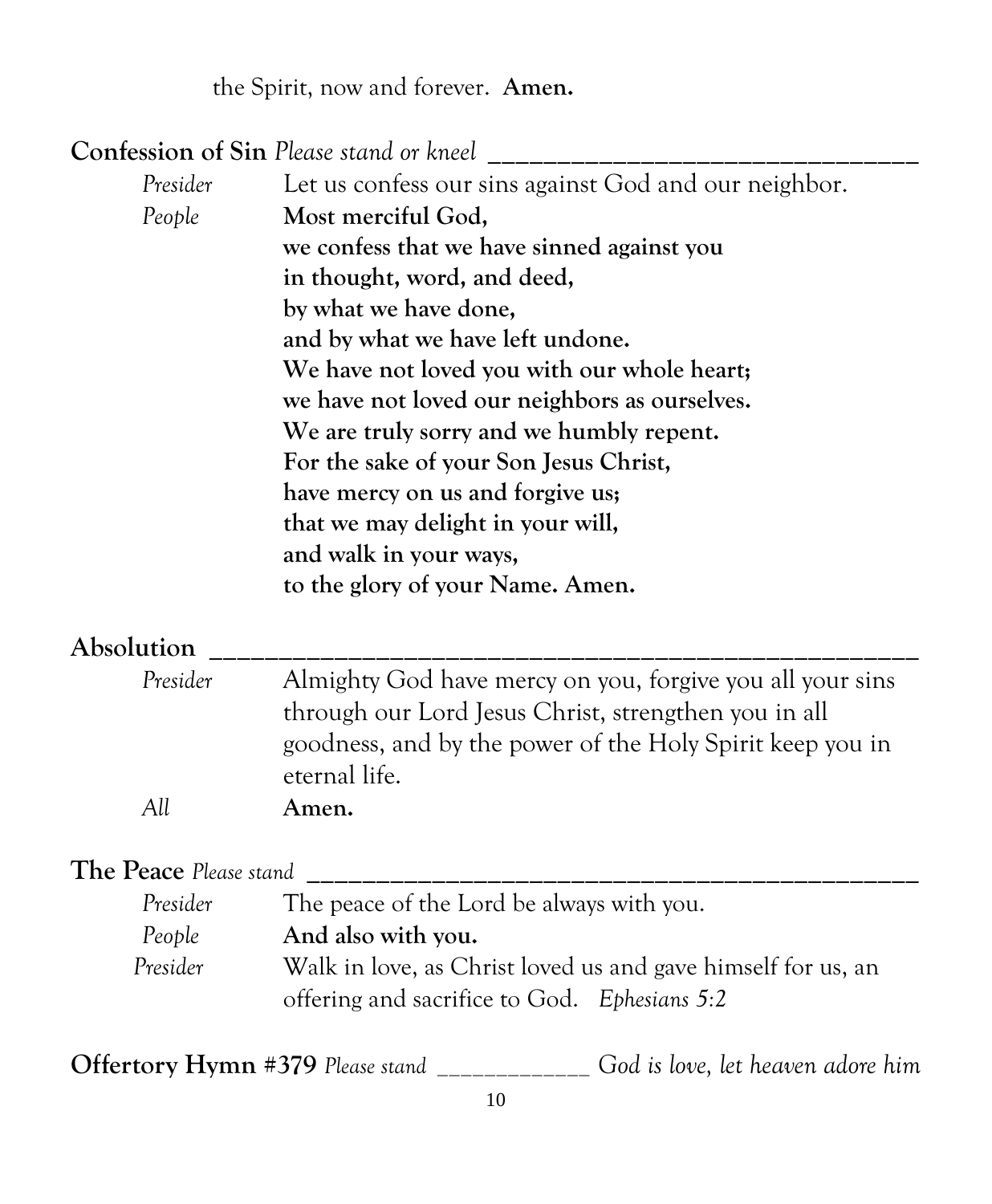

# **The Celebration of the Eucharist**

| <b>The Eucharistic Prayer</b> Please remain standing |                                                                                                                                                                             |  |
|------------------------------------------------------|-----------------------------------------------------------------------------------------------------------------------------------------------------------------------------|--|
| Priest                                               | The Lord be with you.                                                                                                                                                       |  |
| People                                               | And also with you.                                                                                                                                                          |  |
| Priest                                               | Lift up your hearts.                                                                                                                                                        |  |
| People                                               | We lift them to the Lord.                                                                                                                                                   |  |
| Priest                                               | Let us give thanks to the Lord our God.                                                                                                                                     |  |
| People                                               | It is right to give him thanks and praise.                                                                                                                                  |  |
| Priest                                               | God of all power, Ruler of the Universe, you are worthy of<br>glory and praise.                                                                                             |  |
| People                                               | Glory to you for ever and ever.                                                                                                                                             |  |
| Priest                                               | At your command all things came to be: the vast expanse of<br>interstellar space, galaxies, suns, the planets in their courses,<br>and this fragile earth, our island home. |  |
| People                                               | By your will they were created and have their being.                                                                                                                        |  |
| Priest                                               | From the primal elements you brought forth the human race,<br>and blessed us with memory, reason, and skill. You made us                                                    |  |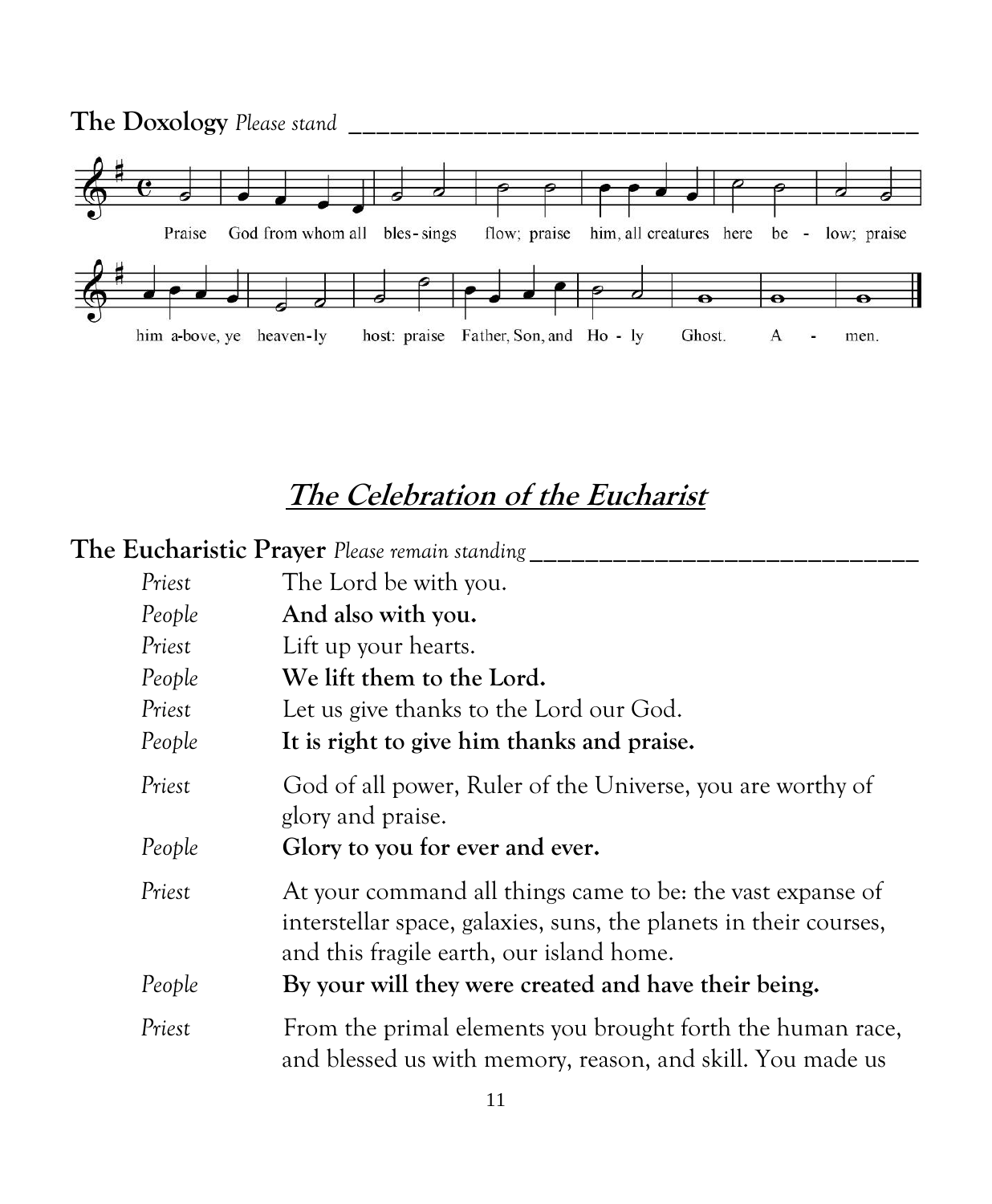| the rulers of creation. But we turned against you, and betrayed<br>your trust; and we turned against one another.<br>Have mercy, Lord, for we are sinners in your sight.                                                                       |
|------------------------------------------------------------------------------------------------------------------------------------------------------------------------------------------------------------------------------------------------|
| Again and again, you called us to return. Through prophets<br>and sages you revealed your righteous Law. And in the<br>fullness of time you sent your only Son, born of a woman, to                                                            |
| fulfill your Law, to open for us the way of freedom and peace.                                                                                                                                                                                 |
| By his blood, he reconciled us.                                                                                                                                                                                                                |
| By his wounds, we are healed.                                                                                                                                                                                                                  |
| And therefore we praise you, joining with the heavenly<br>chorus, with prophets, apostles, and martyrs, and with all<br>those in every generation who have looked to you in hope, to<br>proclaim with them your glory, in their unending hymn: |
|                                                                                                                                                                                                                                                |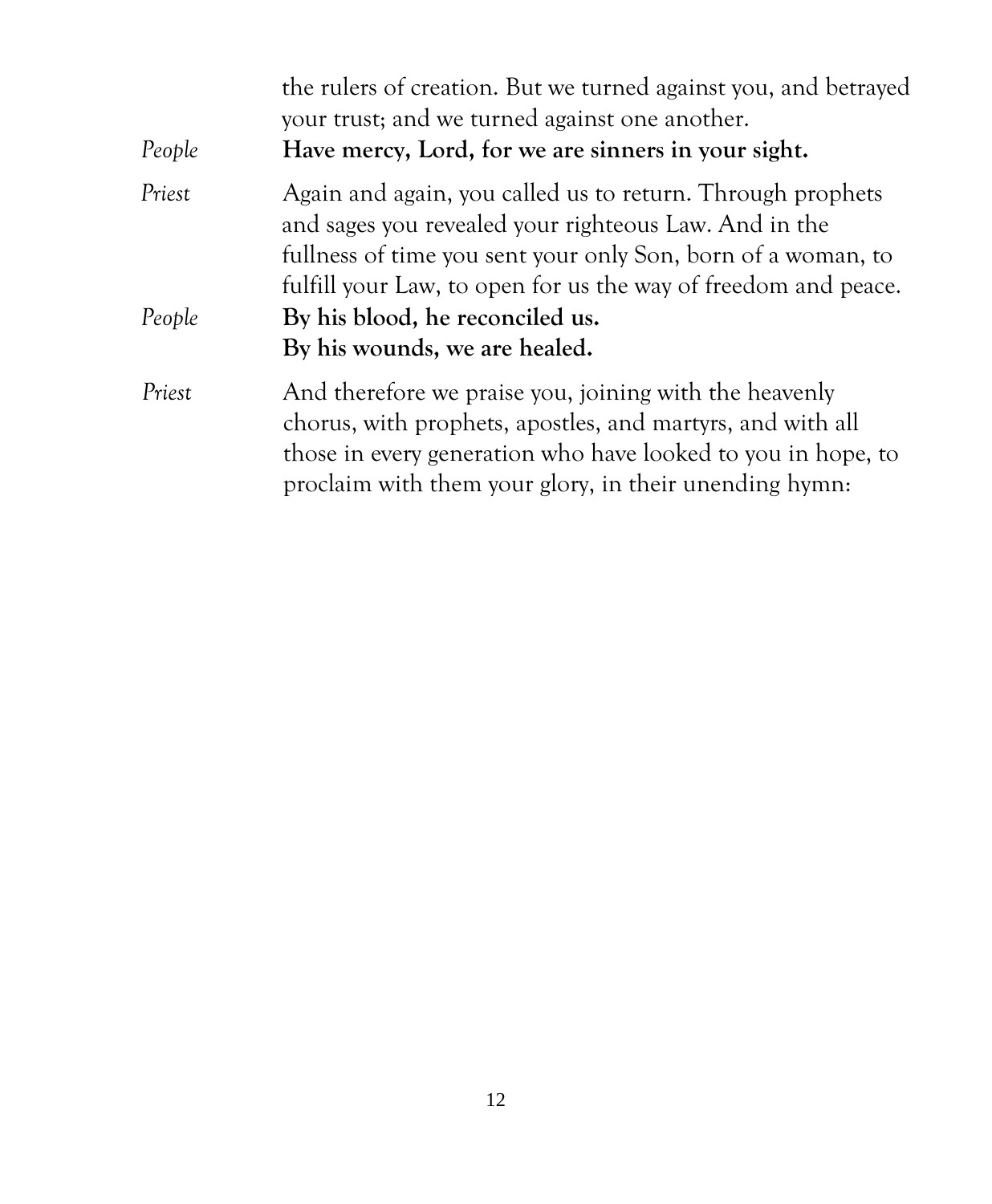

*Priest* And so, Father, we who have been redeemed by him, and made a new people by water and the Spirit, now bring before you these gifts. Sanctify them by your Holy Spirit to be the Body and Blood of Jesus Christ our Lord.

> *At the following words concerning the bread, the Celebrant is to hold it, or lay a hand upon it, and at the words concerning the cup, to hold or place a hand upon the cup and any other vessel containing wine to be consecrated.*

On the night he was betrayed he took bread, said the blessing, broke the bread, and gave it to his friends, and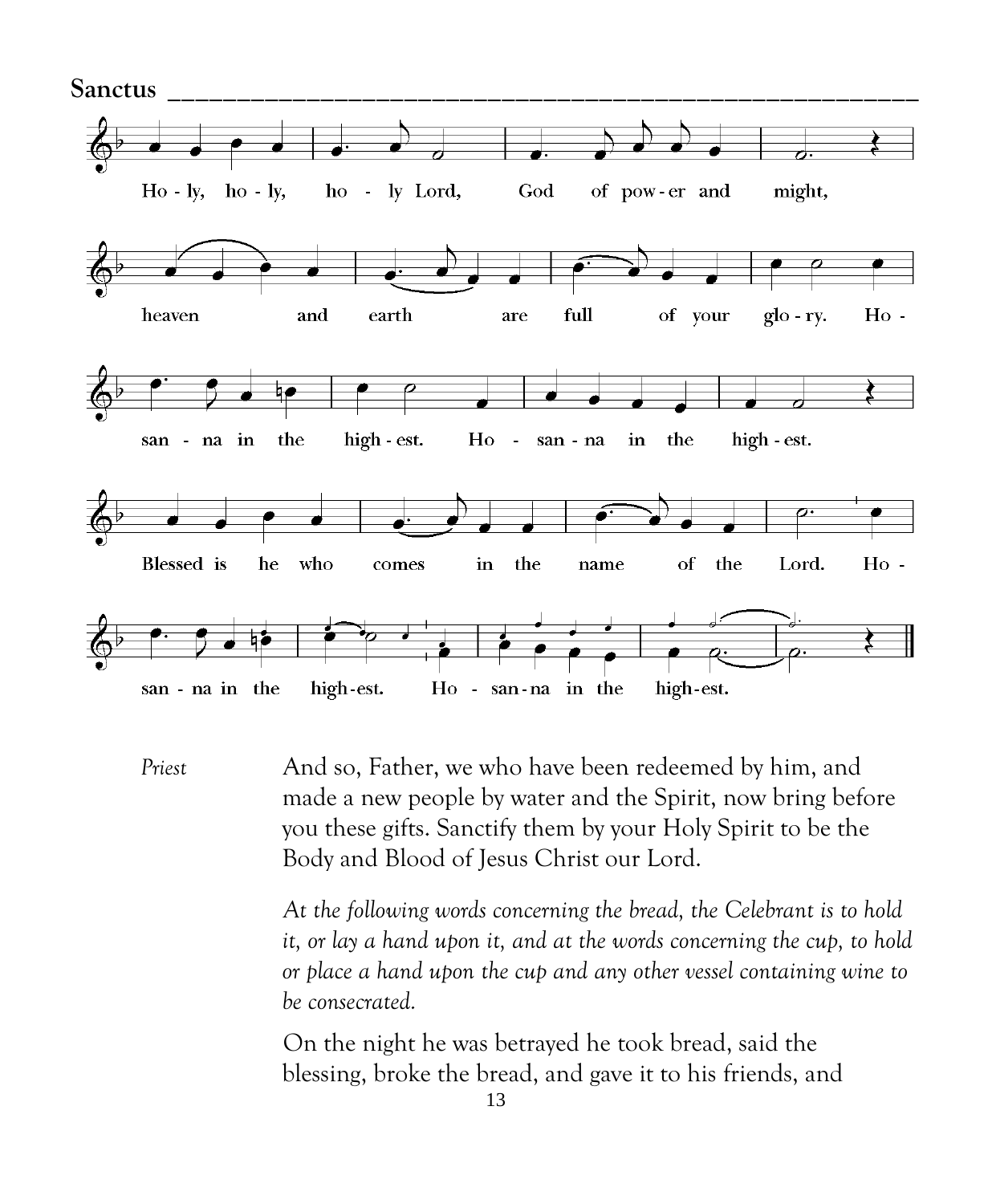said, "Take, eat: This is my Body, which is given for you. Do this for the remembrance of me."

After supper, he took the cup of wine, gave thanks, and said, "Drink this, all of you: This is my Blood of the new Covenant, which is shed for you and for many for the forgiveness of sins. Whenever you drink it, do this for the remembrance of me."

### **The Memorial Acclamation \_\_\_\_\_\_\_\_\_\_\_\_\_\_\_\_\_\_\_\_\_\_\_\_\_\_\_\_\_\_\_\_\_\_\_\_\_\_**

| Remembering now his work of redemption, and offering to |
|---------------------------------------------------------|
| you this sacrifice of thanks giving,                    |
| We celebrate his death and resurrection,                |
| as we await the day of his coming.                      |
|                                                         |

*Priest* Lord God of our Fathers: God of Abraham, Isaac, and Jacob; God and Father of our Lord Jesus Christ: Open our eyes to see your hand at work in the world about us. Deliver us from the presumption of coming to this Table for solace only, and not for strength; for pardon only, and not for renewal. Let the grace of this Holy Communion make us one body, one spirit in Christ, that we may worthily serve the world in his name. *People* **Risen Lord, be known to us in the breaking of the Bread.**

*Priest* Accept these prayers and praises, Father, through Jesus Christ our great High Priest, to whom, with you and the Holy Spirit, your Church gives honor, glory, and worship,

from generation to generation. *All* **Amen.**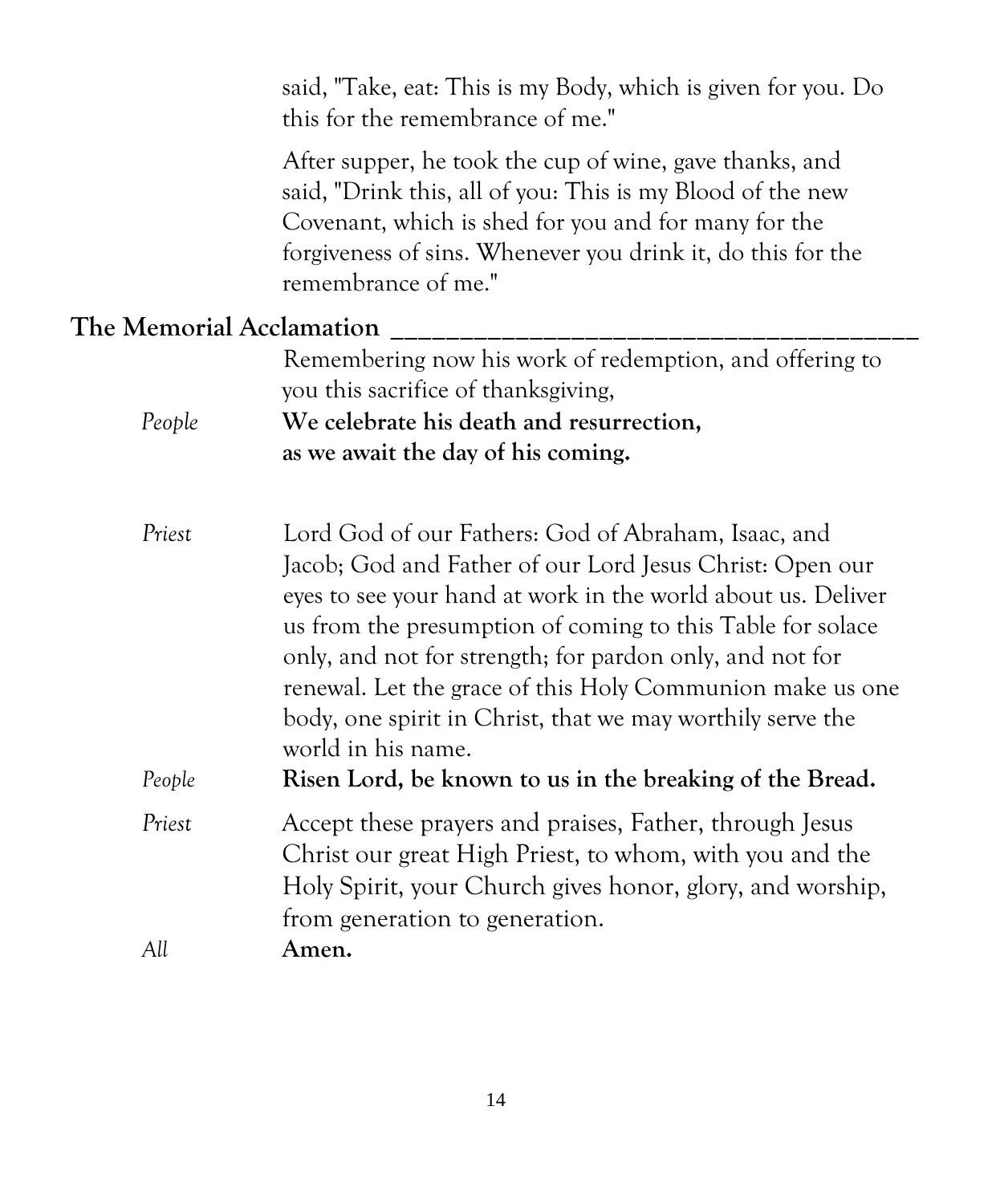#### **The Lord's Prayer \_\_\_\_\_\_\_\_\_\_\_\_\_\_\_\_\_\_\_\_\_\_\_\_\_\_\_\_\_\_\_\_\_\_\_\_\_\_\_\_\_\_\_\_\_\_**

*Presider* And now, as our Savior Christ has taught us, we are bold to say, *All* **Our Father in heaven, hallowed be your Name, your kingdom come, your will be done, on earth as in heaven. Give us today our daily bread. Forgive us our sins as we forgive those who sin against us. Save us from the time of trial, and deliver us from evil. For the kingdom, the power, and the glory are yours, now and for ever. Amen.**



Setting; From New Plainsong; David Hurd (b. 1950)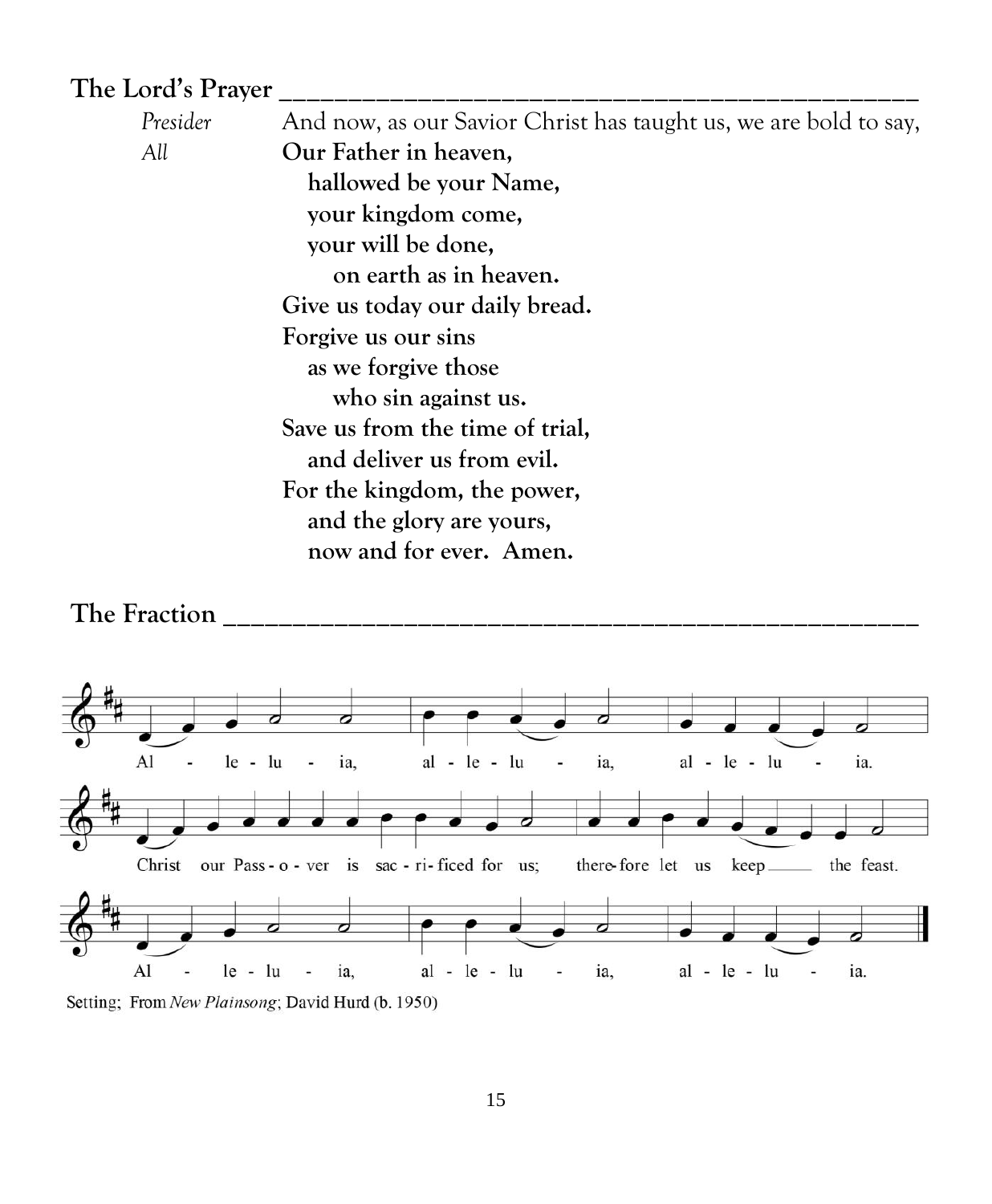*Presider* The Gifts of God for the People of God. Holy Gifts for Holy People.

**Communion** *Please be seated* **\_\_\_\_\_\_\_\_\_\_\_\_\_\_\_\_\_\_\_\_\_\_\_\_\_\_\_\_\_\_\_\_\_\_\_\_\_\_\_\_**

*We are now distributing Communion in both kinds: bread and wine.* 

*If you wish to drink wine, please drink from the cup only. Do not intinct (dip your bread) in the wine.*

*No one is obliged to receive. If you would prefer not to receive communion, please place your arms across your shoulders indicating you would like to receive a blessing. The priest will not touch you, but will extend hands towards you and offer the blessing.*

*If you wish to receive bread only, please take the bread and walk back to your seat or, if you wish to remain at the rail, place your arms across your shoulders when the Lay Eucharistic Minister comes by with the cup to indicate your preference.*

| <b>Communion Music</b> | The Old Rugged Cross  |  |
|------------------------|-----------------------|--|
|                        | Bill Freeman, Soloist |  |

**Prayer after Communion** Please stand

| Priest | Let us pray.                                      |
|--------|---------------------------------------------------|
| People | Eternal God, heavenly Father,                     |
|        | you have graciously accepted us as living members |
|        | of your Son our Savior Jesus Christ,              |
|        | and you have fed us with spiritual food           |
|        | in the Sacrament of his Body and Blood.           |
|        | Send us now into the world in peace,              |
|        | and grant us strength and courage                 |
|        | to love and serve you                             |
|        | with gladness and singleness of heart;            |
|        | through Christ our Lord. Amen.                    |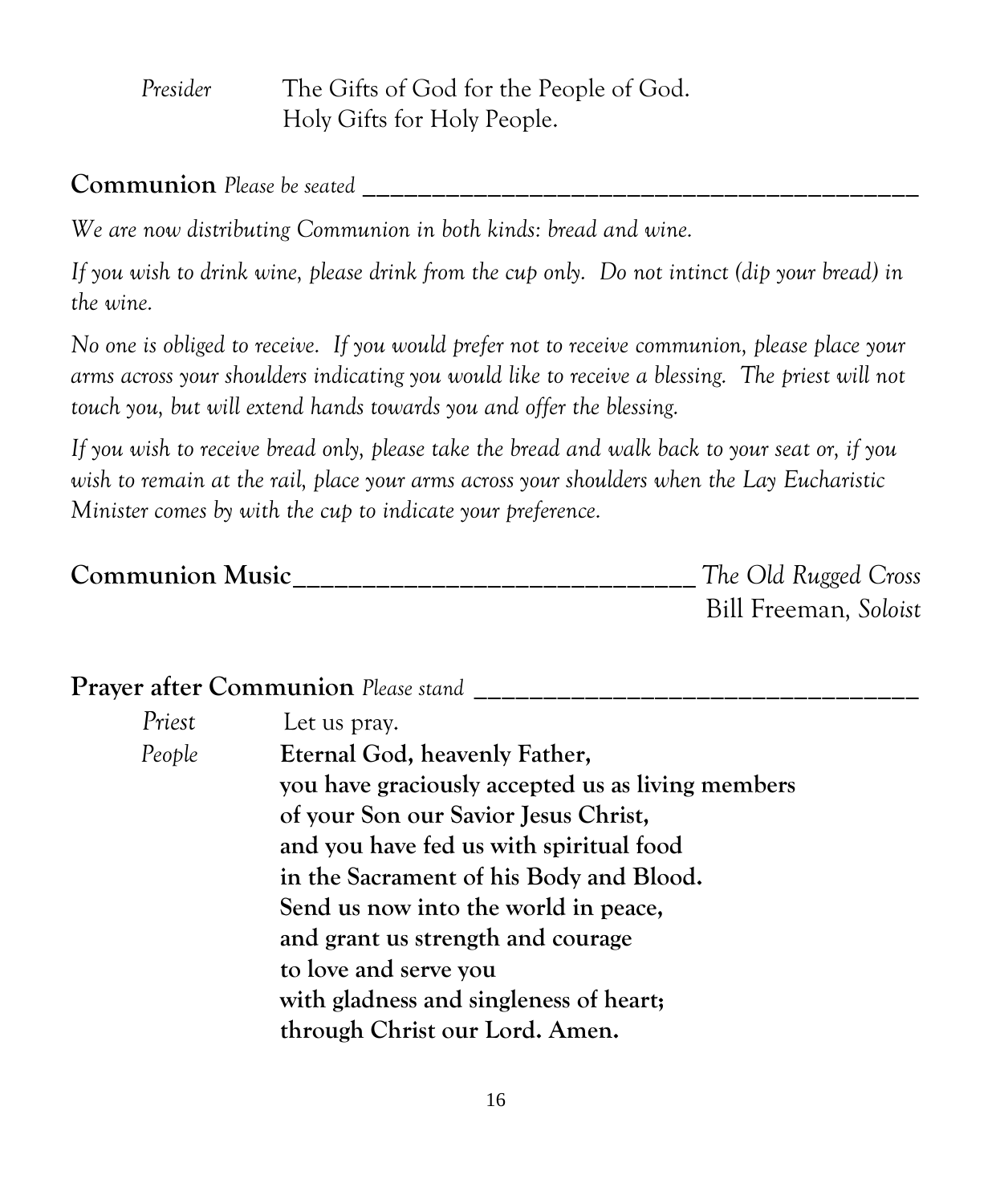**Blessing \_\_\_\_\_\_\_\_\_\_\_\_\_\_\_\_\_\_\_\_\_\_\_\_\_\_\_\_\_\_\_\_\_\_\_\_\_\_\_\_\_\_\_\_\_\_\_\_\_\_\_\_\_\_**

*The Presider blesses the People and the People respond:* **Amen.**

# **The Sending Out**

**Milestones & Announcements** *Please be seated\_\_\_\_\_\_\_\_\_\_\_\_\_\_\_\_\_\_\_\_\_\_\_\_\_\_\_\_\_\_\_* **Sending Out Hymn #366** *Please stand* **\_\_\_\_\_\_\_\_\_\_** *Holy God, we praise thy Name*

**Sending Out \_\_\_\_\_\_\_\_\_\_\_\_\_\_\_\_\_\_\_\_\_\_\_\_\_\_\_\_\_\_\_\_\_\_\_\_\_\_\_\_\_\_\_\_\_\_\_\_\_\_**

*The Presider dismisses the congregation, after which the people respond:* **Thanks be to God! Alleluia! Alleluia!**

**Postlude \_\_\_\_\_\_\_\_\_\_\_\_\_\_\_\_\_\_\_\_\_\_\_\_** *Postlude on "Holy, Holy, Holy",* DeCou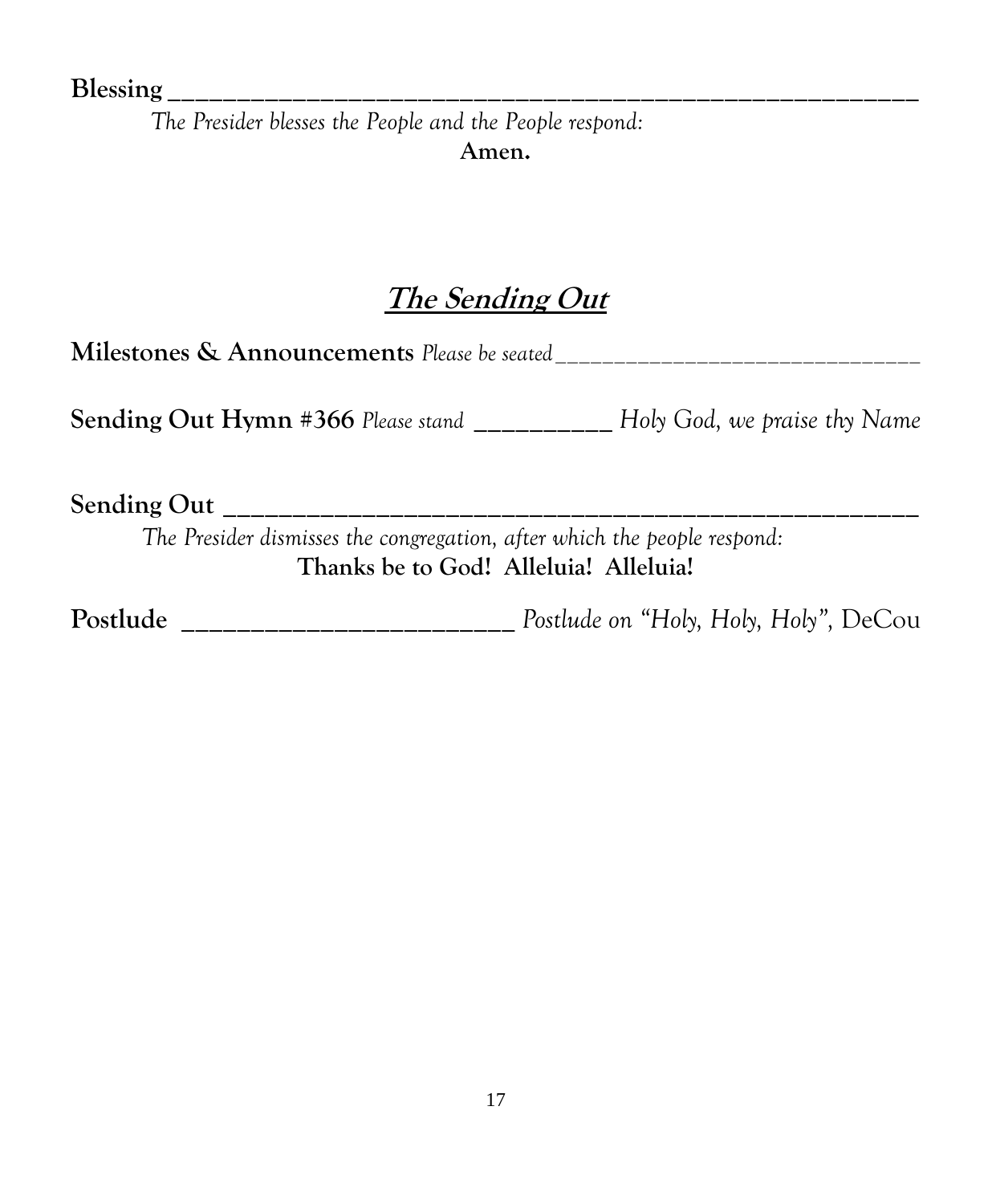## **Announcements \_\_\_\_\_\_\_\_\_\_\_\_\_\_\_\_\_\_\_\_\_\_\_\_\_\_\_\_\_\_\_\_\_\_\_\_\_\_\_\_\_\_\_\_\_\_\_**

# **June 19 Service**

The Rev. Don Davidson, our Diocesan coordinator for the Rector Search, will be presiding at our 10:30 am Eucharist Service the morning of Sunday, June 19. He will be fielding questions from the congregation regarding the search process. Please plan on being there!

## **Rummage Sale**

**The Rummage Sale for St. Jude's is scheduled for Friday, June 24, 9 am – 4 pm and Saturday, June 25, 9 am – 3 pm.** All parishioners are invited to take part in this event. Your donations will help both the Building and Grounds and our General Operating Budget. There is a sign up sheet in Vandenbergh Hall for the different types of volunteers we will need. If you aren't able to help the weekend of, we will also need volunteers for drop-off days in the weeks leading up to the rummage sale. Any questions please contact Kathy Kortge or Ron Trimmer.

**Drop off days:** June 14, 15, 16 from 9 am – Noon **No electronics please!**

### **Thank You**

A big thank you to everyone who participated in the Psalm on Pentecost Sunday by reading in different languages! It sounded like a heavenly babel of voices. A special thank you to Kris Forsyth for loaning her dove to use in the procession and recession on this festival day! And thanks to everyone who wore red, the color of the day! It truly was a wonderful way to remember the gift of the Advocate, the Holy Spirit.

#### **Prayer Shawl Ministry**

Our Prayer Shawl Ministry is going to begin in-person meetings again in June! **Tuesday, 1 p.m. June 14th** at Judy Marinco's home **Tuesday, 1 p.m. July 19th** at Deb Jame's home **Tuesday, 1 p.m. August 16th** at Lisa Cronk's home You do not need to be a skilled knitter or crocheter - in fact, all are welcome with lessons on how to knit or crochet if needed. Contact Debbie James (810-210-6305) if you are interested in attending and you will be provided with additional information.

**Craft Show & Holiday Bazaar** will take place the weekend of November 11 & 12. We will have a St. Jude's booth. All are invited to submit their home made crafts and holiday items to this venture. If you have questions about the booth and want to donate or help Dee Grossmann in this area please let her know. We will also need volunteers for all areas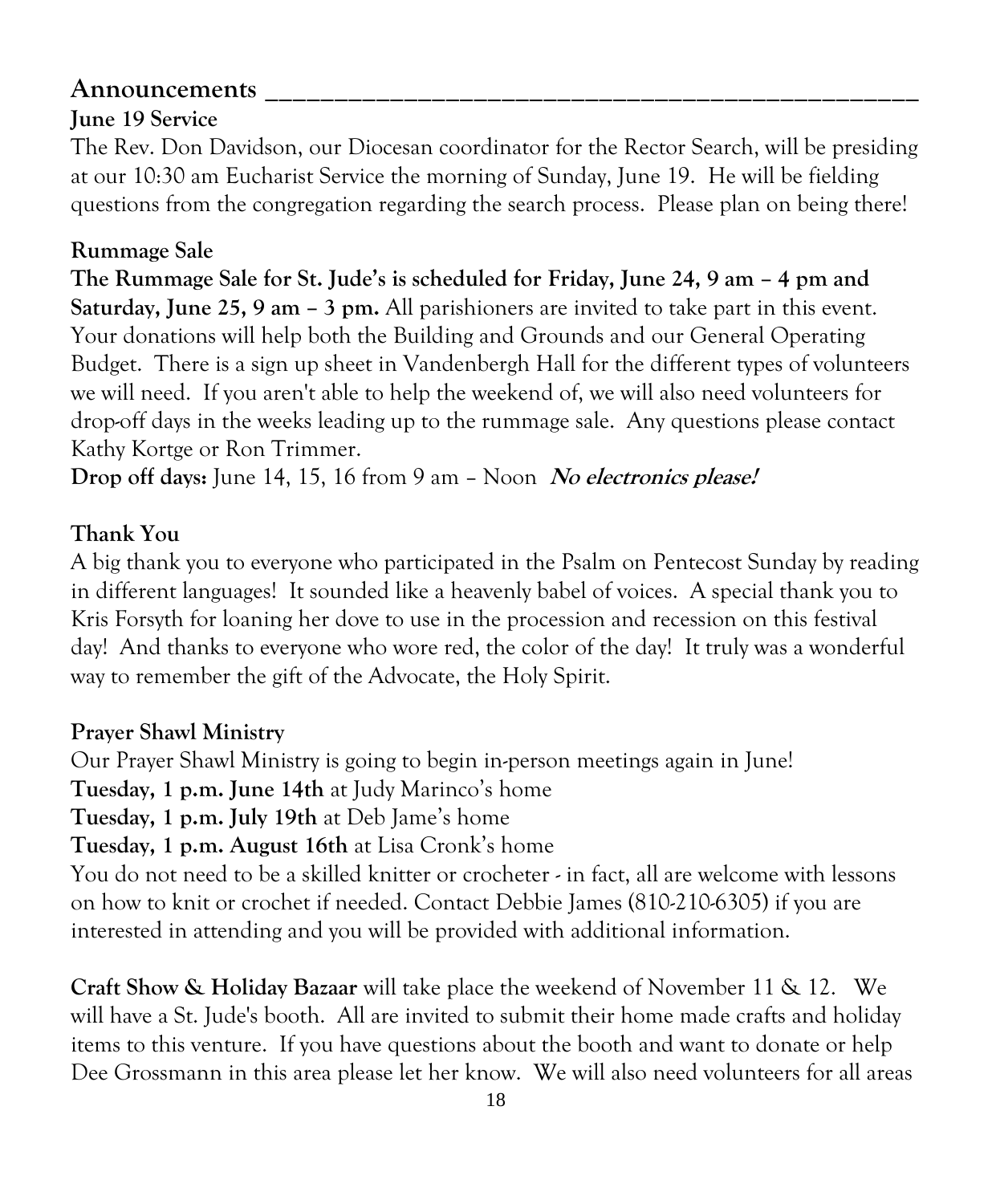of the show and bazaar. Contact one of our chairs to volunteer for any areas. More information to come! Co-Chairs: Ron Trimmer (810-923-3493), Nancy Day (810-964- 6029), Lynn Hopper (810-845-0645)

## **SERVING TODAY**

| LEM(s):           | Jerry Rucker                |
|-------------------|-----------------------------|
| Reader/Prayers:   | Wayne Knotts                |
| Ushers:           | Lisa & Kelly Cronk          |
| Livestreamer:     | Dave James                  |
| Altar Guild:      | Dee Grossmann & Judi Harris |
| Vestry P. of Day: | Nancy Day                   |
| Coffee Hour:      | Lynne Ronthi                |
|                   |                             |

*6/13 Monday Counter:* Diane Putnam *6/15 Wed. MP Leader:* Dave & Denise Rayner *6/16 Thus. Office Volunteer*: Nancy Day

## **Next Week, June 19**

| LEM(s):           | Mary Louise Susalla         |
|-------------------|-----------------------------|
| Reader/Prayers:   | Amy Freeman                 |
| Ushers:           | Nancy Day & Lynne Ronthi    |
| Livestreamer:     | Ron Trimmer                 |
| Altar Guild:      | Lisa Cronk & Lois Hartranft |
| Vestry P. of Day: | Clay Putnam                 |
| Coffee Hour:      | <b>Marincos</b>             |

*6/20 Monday Counter:* Rex Harris *6/22 Wed. MP Leader:* Dave & Deb James *6/23 Thus. Office Volunteer*: Ellen Tripp